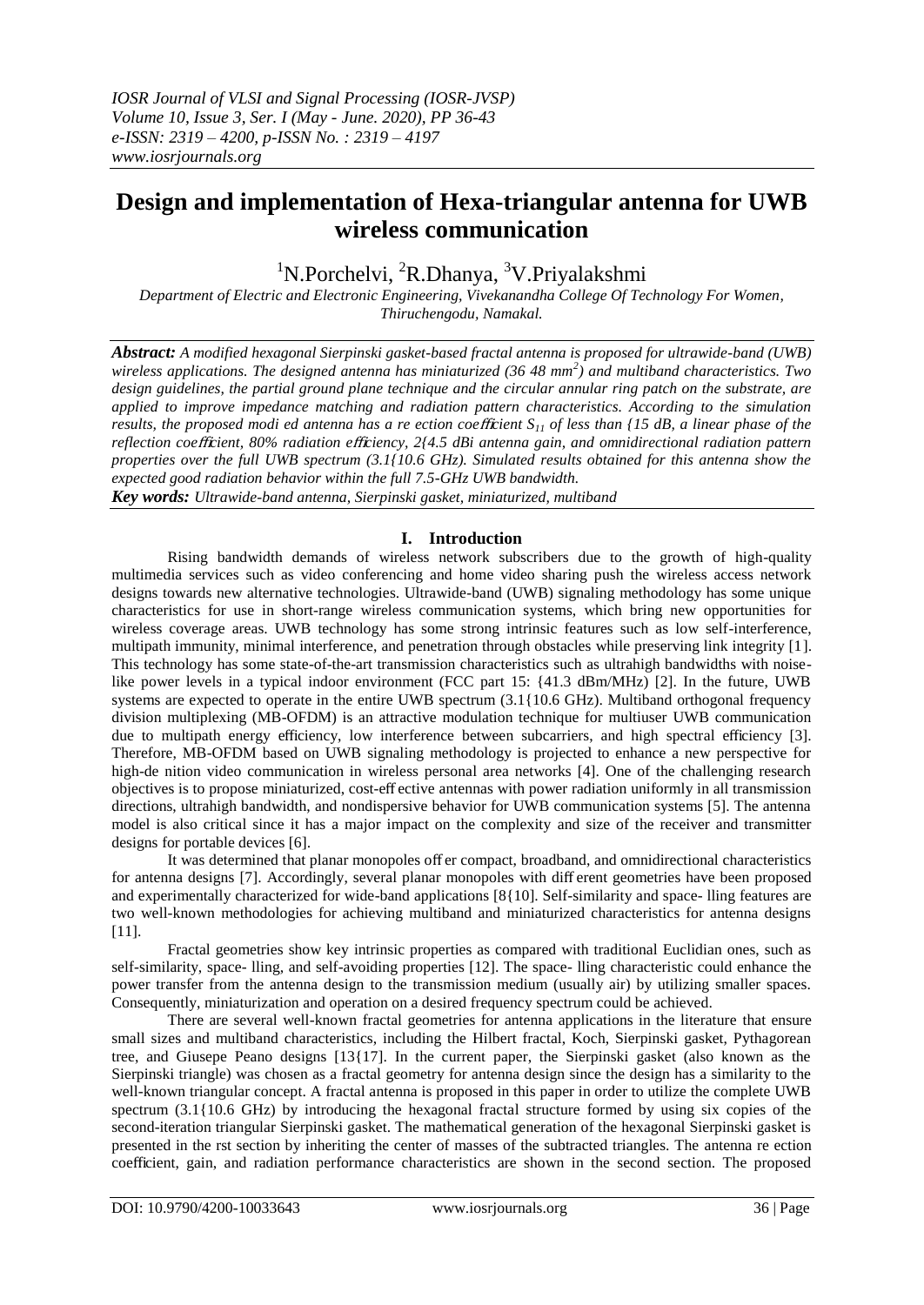antenna has good transmission characteristics with acceptable re ection coefficients, omnidirectional radiation patterns, and promising efficiency.

## **II. Antenna design**

## **2.1. The ideal Sierpinski fractal concept**

The Sierpinski gasket, or Sierpinski triangle, is a very popular fractal structure that was described by the Polish mathematician Waclaw Sierpinski in 1915 [18]. A self-similar current distribution that generates multiband behaviors for antenna designs is produced. The multiband characterization of the Sierpinski fractal antenna has been investigated and it was discovered that the perturbing of this fractal geometry can be used as a control technique for multiband behavior [19{22]. Furthermore, a Sierpinski gasket fractal-based antenna and closed-form mathematical calculations were proposed in [23]. A Sierpinski triangle is generated using a technique known as the iterative function system (IFS). The generation process of the proposed hexagonal Sierpinski-based monopole antenna is depicted in Figure 1.



**Figure 1.** Sierpinski gasket generation process: (a) initiator, (b) 1st iteration, (c) 2nd iteration, (d) 3rd iteration, (d) 4th iteration.

The initiator (Figure 1a) is an inverted equilateral triangle; the equilateral nature allows for scaling symmetry and would also result in easy segment bisection. An equilateral triangle that is half the size (both width and height) of the main triangle is subtracted from the initiator to form the rst iteration of the Sierpinski gasket geometry, as depicted in Figure 1b. The subtraction is arranged in such a way that three equal-sized, equilateral triangles are generated. The edge of each newly generated triangle touches the other two triangles at a corner.

Figure 1b illustrates that the rst iteration generates a triangular hole in the middle of the main triangle shape. This is a result of the scaled-down triangles only taking 3 parts of the 4 part geometry, resulting in one remaining part un lled (a triangular hole). For the later iterations, the same subtraction procedure continues for the remaining triangles, as seen in Figures 1c, 1d, and 1e. When closely analyzed, it can be noticed that the Sierpinski set is a variant form of the repetitive structures that are said to be self-similar. The geometric construction of the Sierpinski fractal and the centric points of the subtracted triangles are depicted in Figure 2.



**Figure 2.** Mathematical representation for the generation of the 2nd iteration Sierpinski gasket.

The center of the main triangle shape, the initiator, is de ned as  $c = (0; h=3)$ . Mathematical representations are characterized in a general manner so that the perturbations on Sierpinski fractal structures can also be analyzed. In the proposed triangle, the two side lengths of the upside-down triangle are assumed to be *a* and the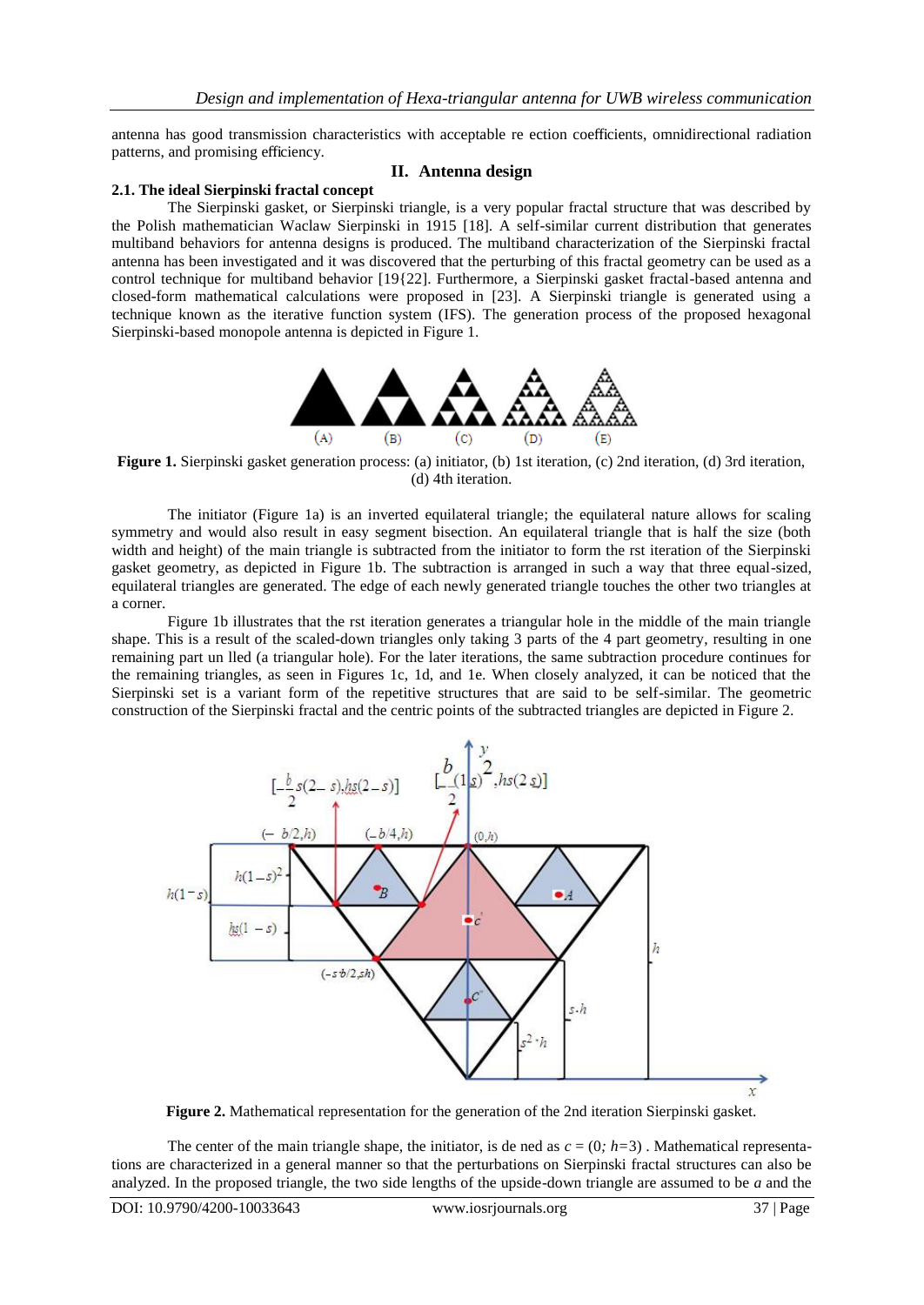top side is *b*. Mathematical representations are obtained in the case that  $b \neq a$ . On the other hand, the scaling factor (*s*) is de ned as 0.5 for ideal structures where  $b = a$  as the side length of an equilateral triangle.

For later iterations, the center of the subtracted triangles from the rst iteration  $(c^{\prime})$  and the second iteration  $(c^{''})$ are *A*and *B:* The coordinates of these centric points are de ned as follows:

$$
X = \frac{x_1 + x_2 + x_3}{3};
$$
\n(1)

$$
Y = \frac{y_1 + y_2 + y_3}{3} \tag{2}
$$

 $\boldsymbol{h}$ 

From the above equations, we obtain:

 $\mathbf{1}$ 

$$
c' = \begin{bmatrix} \frac{1}{s} & \frac{1}{s} \\ 0, & \frac{1}{s} + 3h(1 - s) \end{bmatrix}, \text{ for } s = \begin{bmatrix} \frac{1}{s} & \frac{2h}{s} \\ 2 & \frac{1}{s} & \frac{1}{s} \end{bmatrix},
$$
 (3)

$$
c'' = \begin{bmatrix} 1 & 1 \\ 0 & s^2h + 3sh(1 & s) \end{bmatrix}; \text{ for } s = \begin{bmatrix} 1 & 1 \\ 2 & s^2 \end{bmatrix}; c'' = \begin{bmatrix} 1 \\ 0 & s \end{bmatrix};
$$
 (4)

 $\mathbf{1}$ 

$$
A = \begin{bmatrix} \frac{b}{4} & \frac{h+2sh(2-s)}{3} \\ b & \frac{h+2sh(2-s)}{3} \end{bmatrix}, \text{ for } s = \begin{bmatrix} \frac{1}{2} \\ \frac{1}{4} \end{bmatrix}, A = \begin{bmatrix} \frac{b}{4} \\ \frac{5h}{6} \\ \frac{b}{2} \end{bmatrix},
$$
 (5)

$$
B = \begin{bmatrix} 1 & 1 \\ 4 & 1 \end{bmatrix}, \quad \text{for } s = \begin{bmatrix} 1 & 1 \\ 2 & 1 \end{bmatrix}, B = \begin{bmatrix} 1 & 1 \\ 1 & 1 \end{bmatrix}.
$$

Dimensioning is a quite important terminology for fractal-based antennas in terms of size de nition. It can be described in several ways, but the simplest and best known one is the self-similarity dimension [24]. The self-similarity dimension for the Sierpinski gasket is shown below.

$$
D = \frac{\log n}{\log 2} \tag{7}
$$

The number of copies of the initiator is specifed with the parameter*n*and the geometry scaled-down fraction (*s*) is defined as 0.5 for the ideal Sierpinski gasket.

#### **2.2. A modifed hexagonal Sierpinski fractal antenna**

The proposed modi ed hexagonal Sierpinski gasket antenna preserves most of the generation stages of the original Sierpinski fractal concept. Figure 3 shows the generation stages and the ultimate modi ed Sierpinski gasket. The generation process is exactly the same as the ideal Sierpinski gasket, with an equilateral triangle and a scaling factor  $(s = 0.5)$  up to the second iteration. This can be seen in Figures 3a, 3b, and 3c. The nal geometry is truncated after combining the six copies of the second iteration in a way that resembles a hexagonal structure, as shown in Figure 3d.



**Figure 3.** Proposed modi ed Sierpinski gasket antenna: (a) initiator, (b) 1st iteration, (c) 2nd iteration, (d) hexagonal Sierpinski gasket.

The hexagonal Sierpinski gasket fractal-based monopole antenna con guration is shown in Figure 4. The antenna was constructed on a Roger RO4232 substrate with a thickness of 1.45 mm, a relative dielectric constant *"r* of 3.2 and 0.0018 dielectric loss tangent, and a size of 36 48 mm (width height).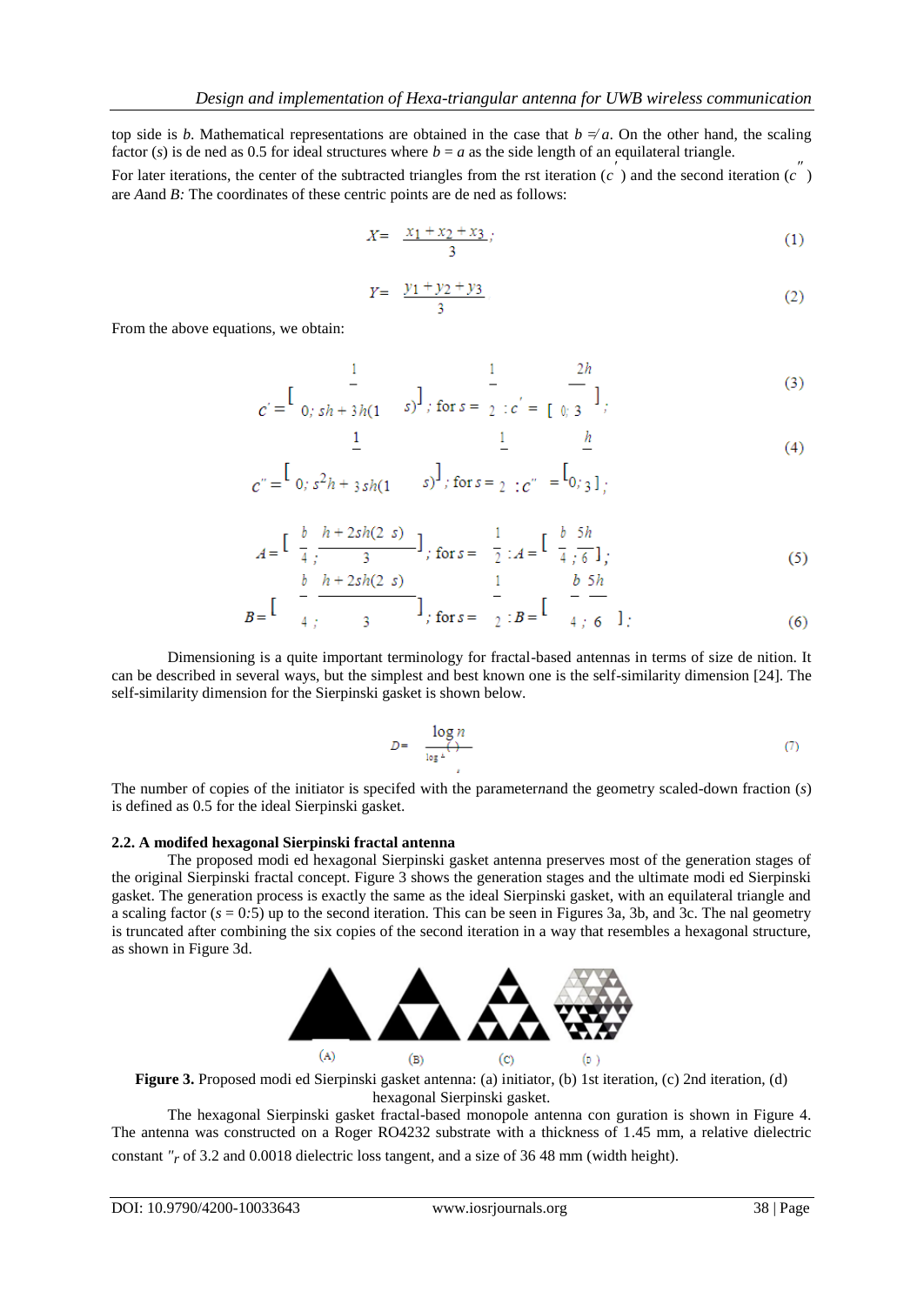

**Figure 4.** Dimensioning of the hexagonal Sierpinski fractal-based antenna structure.

The dimensions of the con guration are as follows:  $l<sub>s</sub> = 24.4$  mm,  $l<sub>d</sub> = 14.2$  mm,  $w<sub>d</sub> = 7$  mm,  $w<sub>b</sub> = 3.5$ mm, and  $l_b$  = 10.2 mm. A microstrip line with a feeding section is formed for the feeding section of the proposed antenna [25]. A modi ed ground plane is applied on the dielectric substrate with a 50- Ω microstrip feed line in order to achieve ultrahigh bandwidth with omnidirectional radiation characteristics.

## **III. Results and discussion**

The proposed modi ed hexagonal Sierpinski fractal was generated with commercially available Ansoft HFSS software and simulated using the nite element method. An absorbing boundary condition environment was used to simulate in an open-domain transmission medium. The adaptive meshing technique was applied for the proposed simulation model (HFSS). The adaptation frequency was 6.9 GHz since it is a close value to the center of the full UWB spectrum (3.1{10.6 GHz). It was also observed that additional discrete frequency points improved eld performances for higher frequencies (above 9 GHz). Consequently, a further frequency sweep was applied at 10.3 GHz to achieve improved simulation results. As a rst research challenge, the proposed microstrip monopole antenna performance was studied with various ground plane lengths (*lg*) . The simulated return loss  $(S_{11})$  curves with diff erent values of  $l_g$  for the hexagonal Sierpinski antenna over the 3.1{10.6 GHz UWB range are shown in Figure 5.





The impedance bandwidth could be further enhanced by applying diff erent sizes of ground plane lengths, as shown in Figure 5. Values that were smaller than 14 mm had a minimal eff ect on impedance bandwidth. Therefore, the optimized value of  $l_g$  was chosen as 14 mm.

For further antenna matching improvements the circular annular patch technique was applied to the substrate [26].

The modifed hexagonal Sierpinski fractal-based monopole antenna picture with a circular ring patch is illustrated in Figure 6. The ring laceration on the substrate performs as an air dielectric that enhances the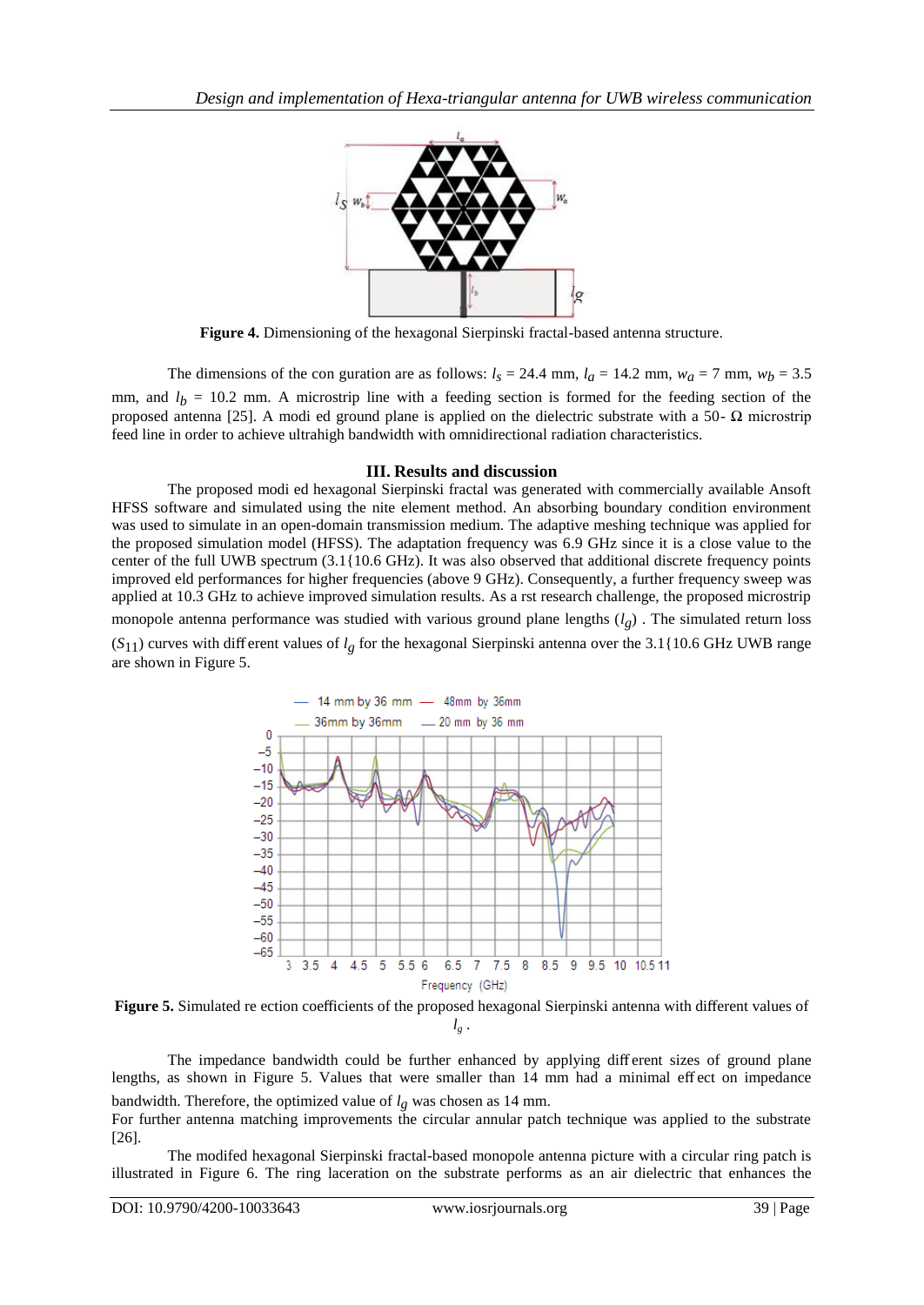reduction of surface wave excitation. With this technique, the electric eld could be increased without changing the physical size of the antenna. Accordingly, the input resistance of the antenna is improved for the proposed frequency range while keeping it compact.

The simulated return loss  $(S_{11})$  curves with various circular ring patches for the proposed antenna over the UWB spectrum (3.1{10.6 GHz) are shown in Figure 7.



**Figure 6.** A picture of the proposed hexagonal Sierpinski fractal-based monopole antenna with a circular ring patch.



**Figure 7.** Simulated re ection coefficient versus frequency with diff erent values of circular patch.

After simulating for diff erent sizes of circular patches, it was observed that impedance bandwidth and radiation characteristics were improved. It was also realized that for all simulated sizes of the annular rings, *S*11 results were below {10 dB for the full UWB bandwidth. The optimized value for the circular patch was chosen as 14 mm.

It is well known that  $S_{11}$  below {10 dB is satisfactory for UWB transmission. The proposed antenna showed eff ective matching properties with *S*11 below {15 dB. The rest of the simulation analysis was carried out by considering the optimized *lg* and circular patch on the proposed hexagonal Sierpinski antenna. Figure 8 illustrates the simulated results of the voltage standing wave ratio (VSWR) for the proposed antenna. It can be observed that simulated VSWR readings are less than 1.5, implying an expected performance when considering return loss results.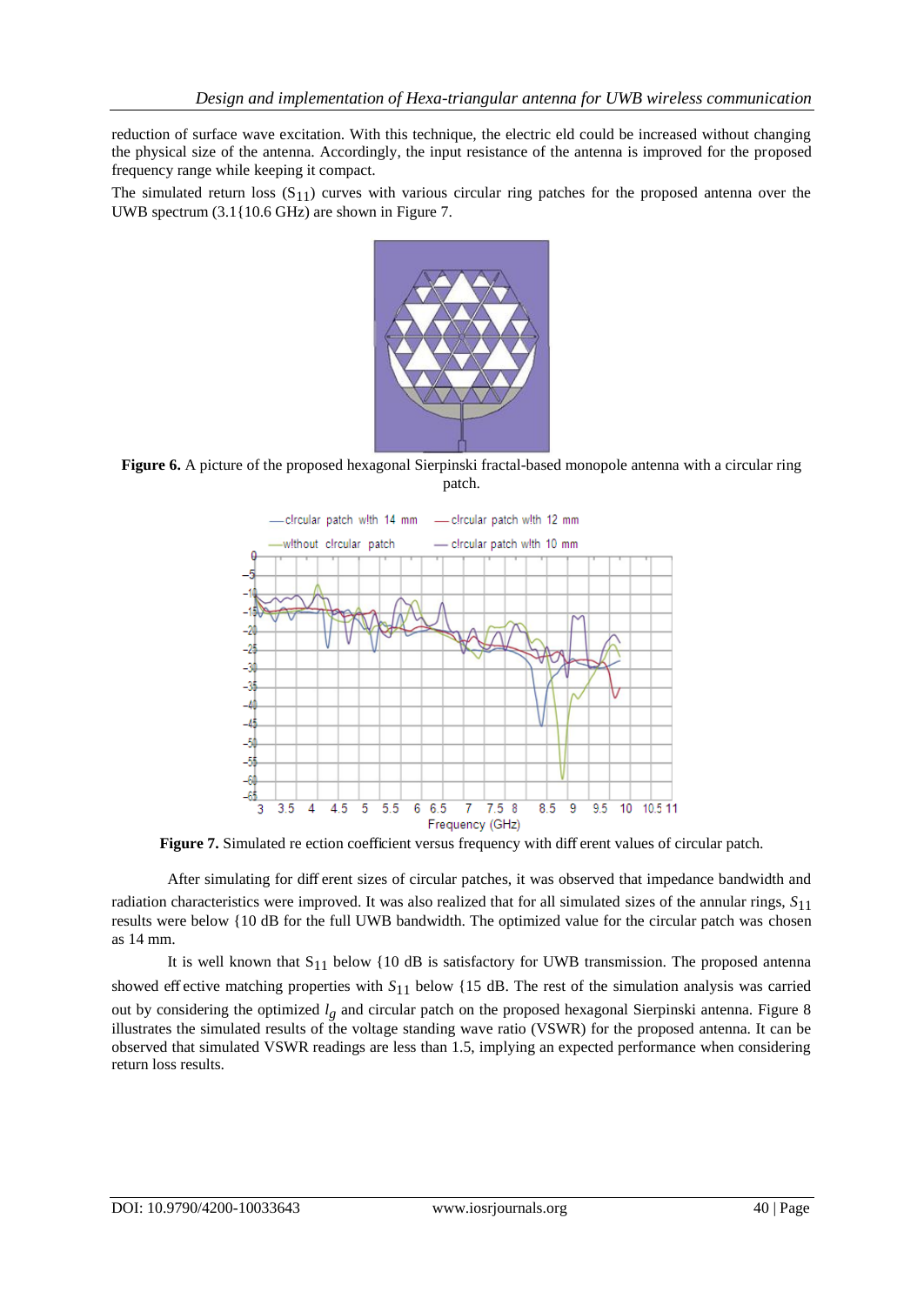

The plots in Figures 7 and 8 indicate that the antenna is matched and the input current is transmitted by the antenna. In UWB systems, it is quite crucial to achieve a linear phase response of the radiated eld and a stable group delay response over the full UWB spectrum. These characteristics enhance minimal distortion for the radiated pulse. As illustrated in Figure 9, the phase plot of the proposed antenna shows almost linear characteristics for the full UWB spectrum. Accordingly, the antenna group delay shows a persistent behavior over the 3.1{10.6 GHz range, as shown in Figure 10, which indicates a nondistorted time domain response of the proposed antenna design.



**Figure 9.** The phase of the re ection coefficient versus frequency for the proposed antenna.

Figure 11 illustrates the simulated two- and three-dimensional radiation patterns of the proposed antenna at various frequencies through the UWB bandwidth (3.1{10.6 GHz). The behavior of the E-plane and the H-plane of the proposed antenna is indicated by the purple and red lines, respectively, at various frequencies.

It can be observed from Figures 11a{11n that all of the patterns are omnidirectional and provide spherical coverage with stable radiation patterns over the full UWB range (3.1{10.6 GHz). At 10 GHz and above, however, the antenna is expected to experience losses in gain and range; this can be ascribed to limitations in the substrate and higher mode excitation by the structure. Most of the patterns have an `8'-shaped pattern corresponding to a 3D pattern with a toroidal shape. The simulated patterns are expected due to the characteristics of the printed monopole. The antenna gain versus frequency is depicted in Figure 12, showing a satisfactory antenna gain in the UWB range. There is a slight increase observed at higher frequencies as a result of the directional patterns.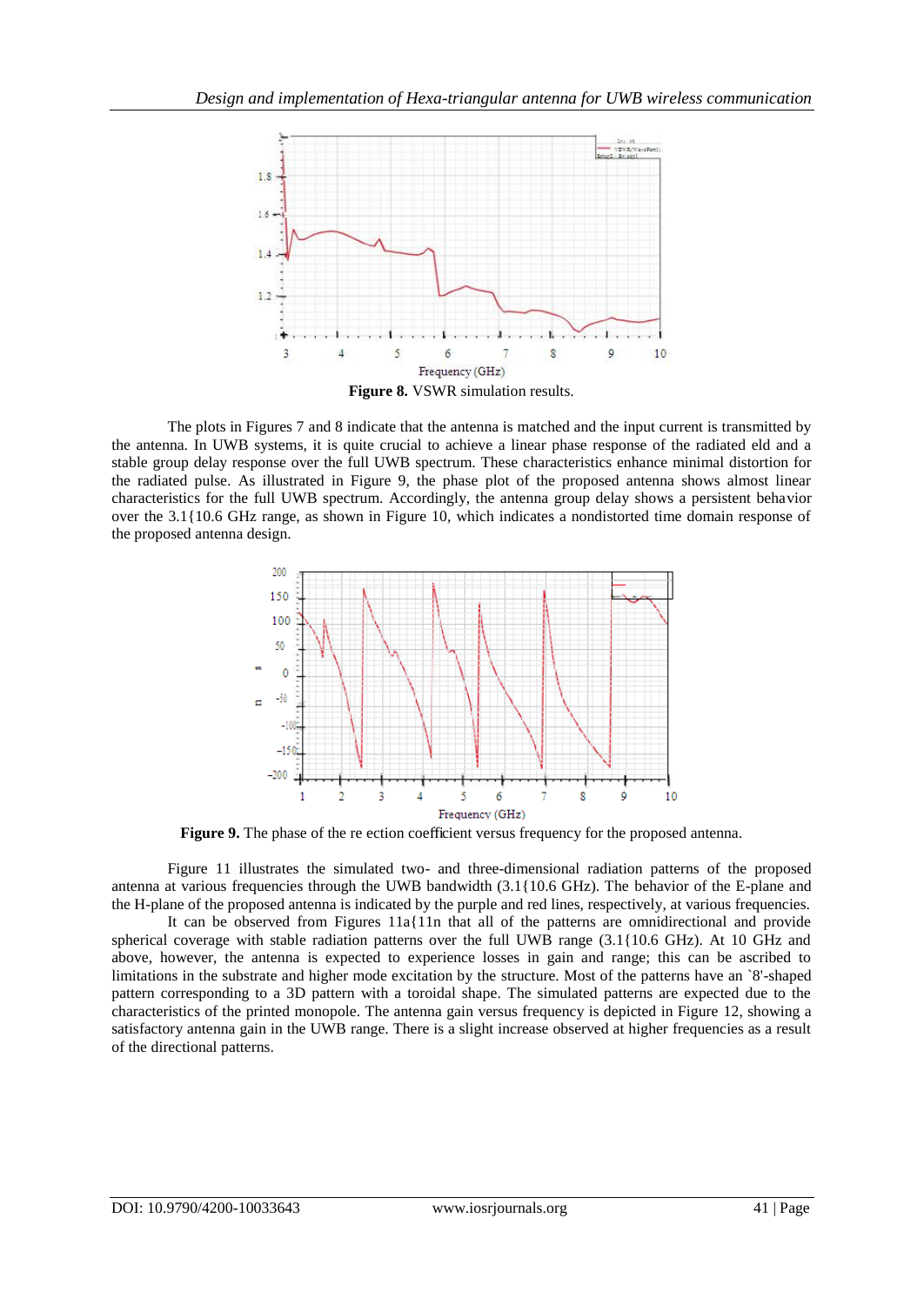

**Figure 10.** Group delay for the modi ed hexagonal Sierpinski gasket.



**Figure 11.** Radiation patterns of the proposed antenna over the UWB bandwidth (3.1{10.6 GHz).



**Figure 12.** Antenna gain over UWB bandwidth.

## **IV. Conclusions**

A miniaturized (36 48 mm<sup>2</sup>) antenna design is proposed by utilizing the space- lling and self-similarity prop-erties of fractal geometries. The antenna is based on hexagonal Sierpinski fractal geometry and has multiband, broadband, and good electrical characteristics. The proposed antenna is characterized for the complete UWB spectrum (3.1{10.6 GHz). Better antenna characteristics are achieved by applying the partial ground plane technique and inserting a circular patch to the substrate. Based on the results, we can conclude that there is a matched impedance bandwidth in the full-band UWB range with desired re ection coefficient characteristics (better than {15 dB). In line with these characteristics, the proposed antenna has 80% radiation efficiency over the full UWB bandwidth. The radiation patterns show omnidirectional transmission performances. The pro-posed miniaturized hexagonal Sierpinski-based fractal antenna demonstrates efficient performance results that can be used for UWB communication.